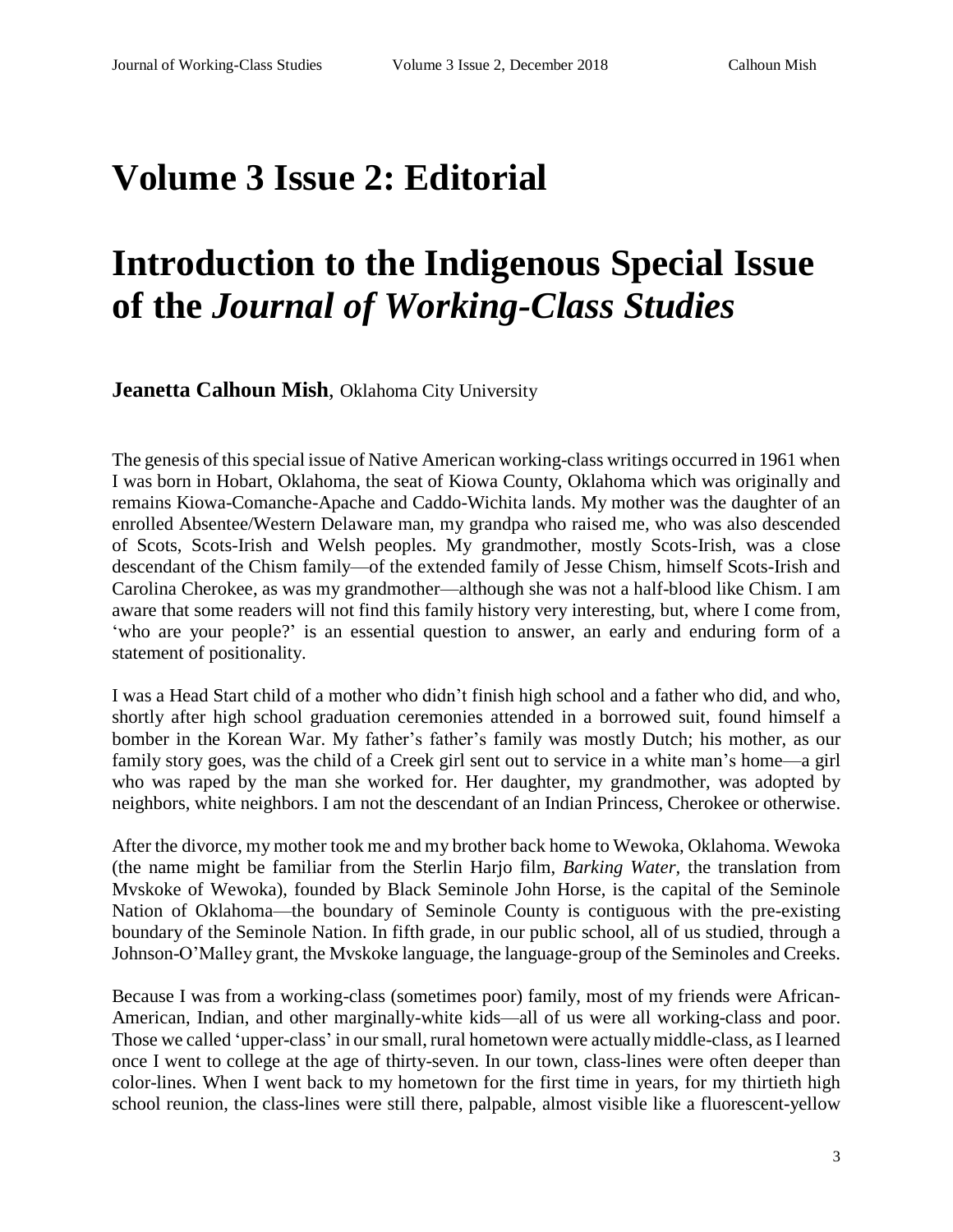highway-stripe dividing the room. Those of us who were from working-class and poor families hung out on one side of the shabby, small-town country club building and, on the other side were the white kids of middle-class families—the Soc's (pronounced sōsh-es—short for 'socialites') as we said then and as Oklahoma writer S.E. Hinton wrote in *The Outsiders<sup>1</sup> .*

There were few crossings of the class-line at the reunion—football players of all colors and classes met each other in the middle of the room—literally—then returned to their corners as if the bell had rung in a boxing match. I crossed once to visit with a man who, in 1977, was the only boy who'd go to prom with me, my next-door neighbor. He was working-class, too, at the time but ran with a 'better' crowd and eventually became a state representative. He reminded me that he loved poetry in high school and that he was not surprised that's what I'd done with my life. After our short conversation, I, too, returned to our side of the room. I was finishing my Ph.D. that year at the age of forty-eight, yet, my friends and I, most of us anxious or resentful (or both) about returning to the mean class-divisions of our youth, put a sign on of ourside of the room to announce our opinion of the entire affair: 'The Kiss My Ass Table.' It was the only integrated table in the room. It's strange to me that next year, for our fortieth reunion, I'll be the 'Distinguished Alumna.' Class-consciousness still runs through my body like a river through rock.

Regardless of my complicated heritage, I know exactly who I am: a more-or-less ethnically-typical 'white' Okie of my generation in southeast Oklahoma—a detribalized, lost-language mixed-blood, working-class person—Scots-Irish, three tribes, no card. I am vehemently *not* a wannabe—I knew and know too many tribally-embedded Indians and understood well-enough, even at a young age, their histories and contemporaneous struggles and the privilege granted by my white-ish, greeneyed body.

I became more aware of what privilege meant by readings in graduate courses, by engaging in long discussions with friends of color, by being made a semi-official captive of Comanche and Pawnee families, and, most of all, by driving my Southern Cheyenne partner (father of my only son) and our many Indian friends around Oklahoma and always being the one who went into the quick stop late at night to buy beer (it was dangerous for them to do so). By bailing my son out of jail more than once for 'walking while Ind'n.'

All of this is to say that I always, in my limited way, thought of Native people as 'working-class' people. Certainly all the Indians I knew growing up were—the height of class/race-crossing that I witnessed until I left the county was that some Natives and African-Americans (two racial categories that overlapped in southeastern Oklahoma) became school teachers or nurses. I am aware, now, that this is not always the case, but, given the statistics on the poverty rate among Native peoples in the United States, it's not far off the mark, either.

The re-distribution of wealth is an old tradition among many Indigenous peoples—as Michael Harkin notes in his essay in this issue on the Heiltsuk people of British Columbia, it's called 'potlatch' in the Pacific Northwest. My son's people, the Southern Cheyenne, call it, in English, a 'giveaway.' African-Americans in Harlem participated in communal giving through rent parties so that friends and neighbors would be able to avoid both eviction and the embarrassment of

 $\overline{a}$ <sup>1</sup> Hinton, S.E. 1967, *The Outsiders*, New York, Viking Press.